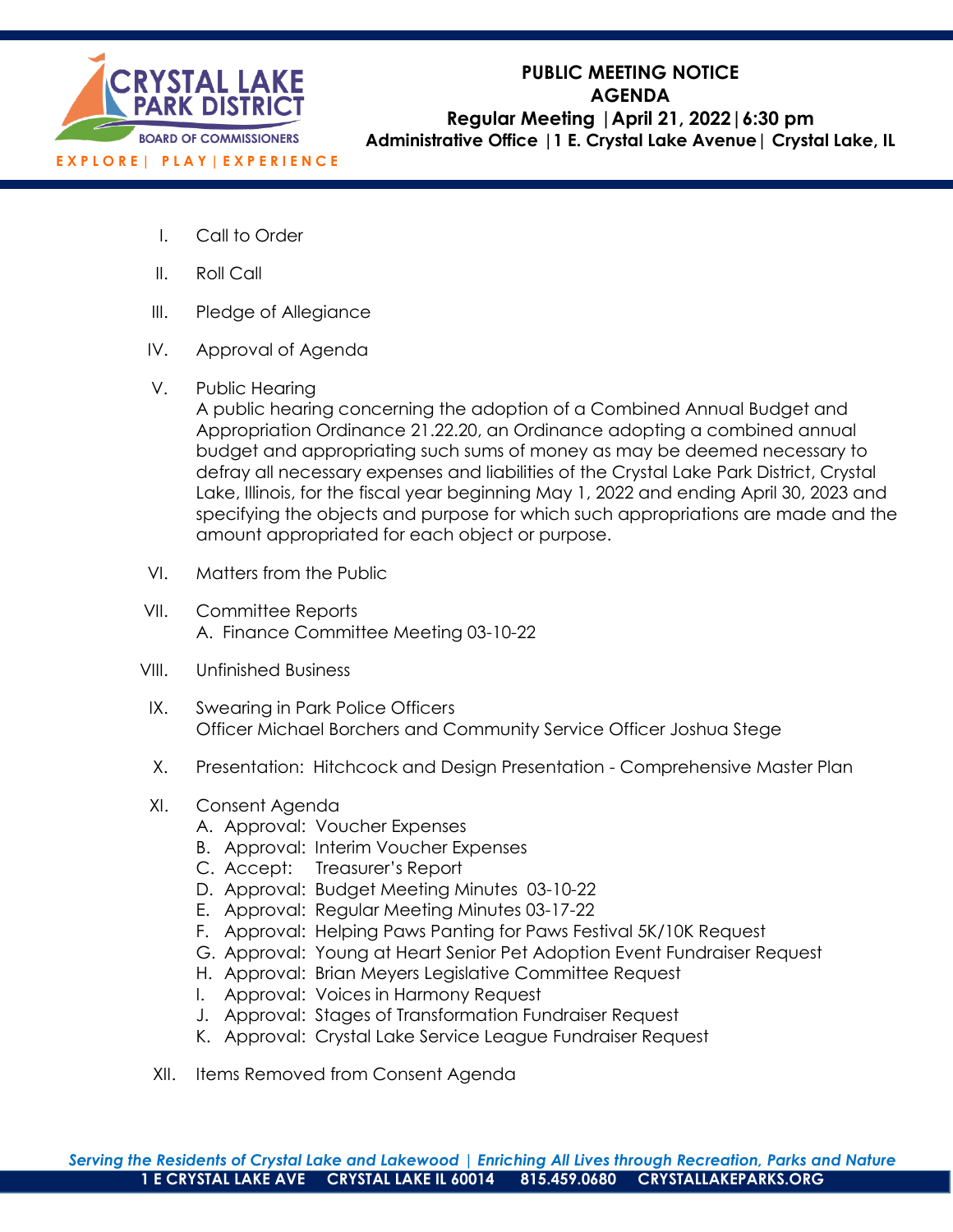- XIII. New Business Action Items
	- A. Approval: Ordinance 21.22.20, A Combined Annual Budget and Appropriation for the fiscal year ending April 30, 2023.
	- B. Approval: Resolution 21.22.08, Annual Aquatics Fund Transfer
- XIV. Discussion Items
	- A. Referendum Question
	- B. Board Evaluation Training
- XV. Reports to the Board
- XVI. Matters from the Board
- XVII. Committee Meeting Dates
- XVIII. Executive Session
	- a) Litigation 2 (c) 11
	- b) Personnel 2 (c) 1
	- c) Sale or Lease 2 (c) 6
	- d) Land Acquisition / Lease 2 (c) 5
	- e) Review of Minutes Including Semi-annual Review to Release 2 (c) 21
- XIX. Reconvene
- XX. Action from Matters from Executive Session
- XXI. Adjourn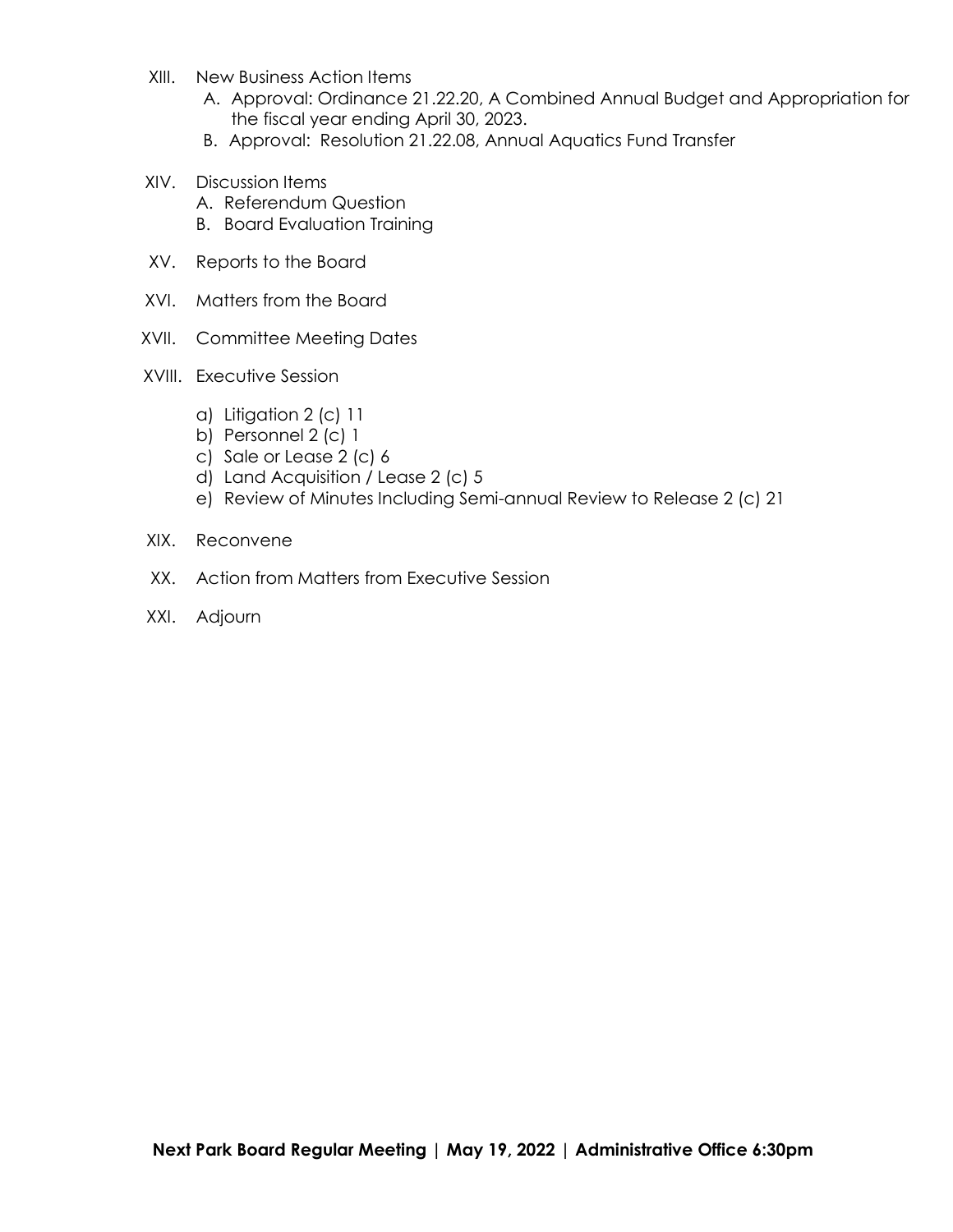## **Public Hearing**

A public hearing concerning the adoption of a Combined Annual Budget and Appropriation Ordinance 21.22.20, an Ordinance adopting a combined annual budget and appropriating such sums of money as may be deemed necessary to defray all necessary expenses and liabilities of the Crystal Lake Park District, Crystal Lake, Illinois, for the fiscal year beginning May 1, 2022 and ending April 30, 2023 and specifying the objects and purpose for which such appropriations are made and the amount appropriated for each object or purpose.

## **Motion to Open Public Hearing**

# **Public Comment**

## **Motion to Closed Public Hearing**

## **Consent Agenda**

A motion is requested of the Board **to approve the Consent Agenda items, as presented.**

- A. Approval: The Voucher Expenses for the month ending, March 31, 2022, in the amount of \$448,268.49 .
- B. Approval: The Interim Voucher Expenses for the month ending April 30, 2022, in the amount of \$280,373.07 .
- C. Accept: The Treasurer's Report for the month ending, March 31, 2022, in the amount of \$11,636,957.17
- D. Approval: Budget Meeting Minutes March 10, 2022
- E. Approval: Regular Meeting Minutes March 17, 2022
- F. Approval: Helping Paws Panting for Paws Festival 5K/10K request
- G. Approval: Young at Heart Senior Pet Adoption Event Fundraise Request
- H. Approval: Brian Meyers Legislative Committee Request
- I. Approval: Voices in Harmony Request
- J. Approval: Stages of Transformation Fundraiser Request
- K. Approval: Crystal Lake Service League Fundraiser Request

# **Items Removed from Consent Agenda**

## **New Business Action Items**

A. Approval: Ordinance 21.22.20, a Combined Annual Budget and Appropriation Ordinance for the fiscal year ending April 30, 2020.

A motion is requested of the Park Board of Commissioners **to approve Ordinance 21.22.20, an ordinance adopting a combined annual budget and appropriating such sums of money as may be deemed necessary to defray all necessary expenses and liabilities of the Crystal Lake Park District, Crystal Lake, IL, for the Fiscal Year beginning May 1, 2022 and ending April 30, 2023, and specifying the objects and purposed for which such appropriations are made, and the amount appropriated for each object or purpose.**

B. Approval: Resolution 21.22.08 Annual Aquatics Fund Transfer

A motion is requested **to authorize the Superintendent of Business Services to transfer a sum, not to exceed \$100,000, to zero out the negative cash balance in the Aquatics Fund, at fiscal year-end.**